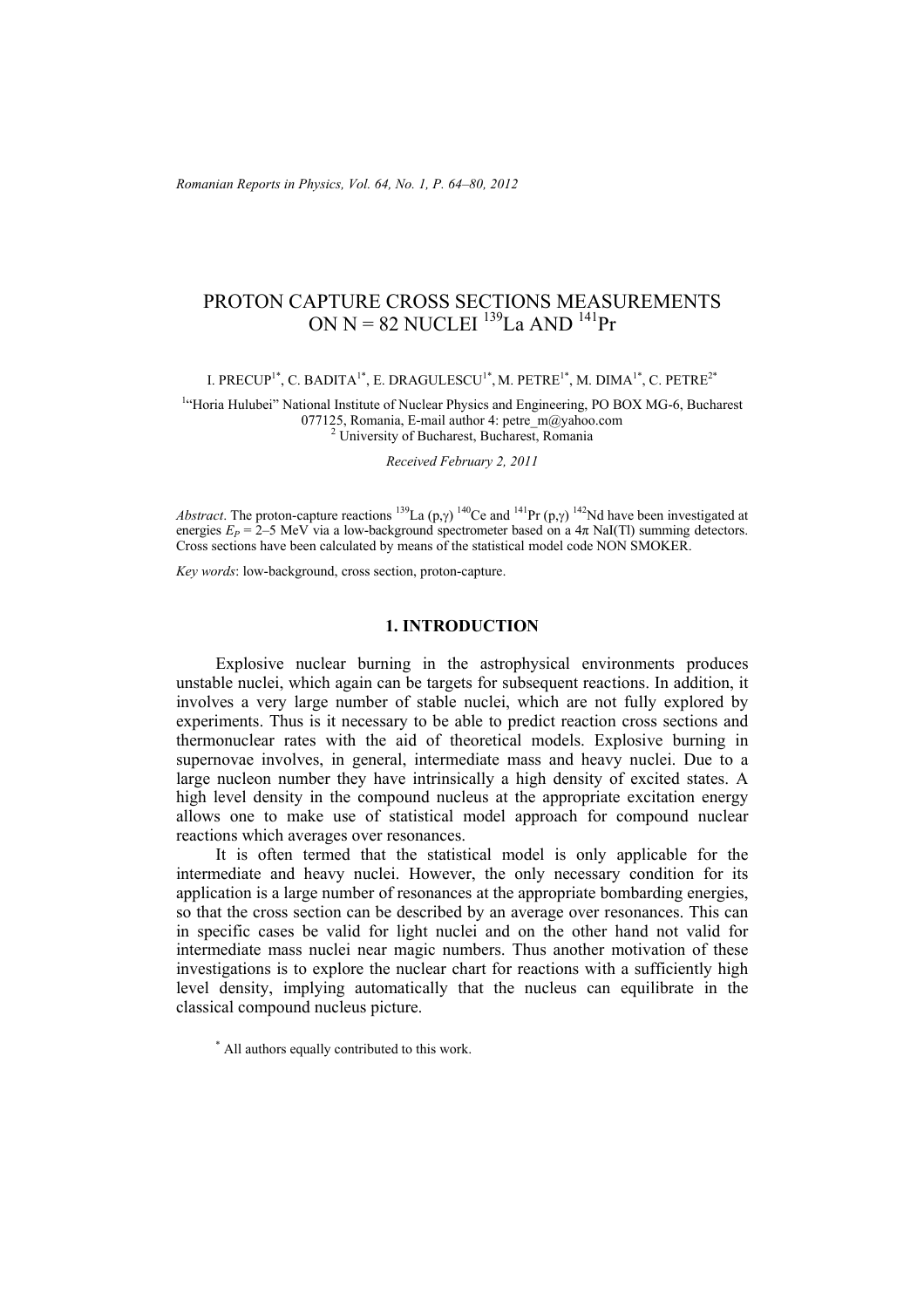For  $Z > 50$ , entering the regime of natural  $\alpha$  decay, very small  $\alpha$  capture Q values can be encountered for proton-rich nuclei. Such nuclei on the other hand do not play a significant role in astrophysical environments maybe with exception of p-process.

The stellar process synthesizing the heavy proton rich nuclei (the p-nuclei) is called the p-process [1]. It is generally accepted that p-process mainly involves subsequent  $(\gamma, n)$  reactions starting from s and r seed nuclei and driving the nuclei toward the neutron-deficient region. Along the isotopic path, the binding energies of neutrons become gradually larger. As a result, the  $(n, \gamma)$  and  $(\gamma, n)$  reactions become equilibrated, the reaction flow slows down and at some point, is deflected by (γ,α) and/or (γ,p) reactions.

The modeling of p-process nucleon-synthesis requires a large network of thousands of nuclear reactions involving stable nuclei as well as unstable, protonrich nuclides. The relevant astrophysical reaction rates (calculated from the cross sections) are inputs to this network, and their knowledge is essential for the p-process calculations. The cross section of  $\gamma$  - induced reactions can be calculated from the inverse capture reactions. While there are compilations of neutron capture data along the line of stability above the iron region, there are still very few charged-particle cross sections determined experimentally, despite big experimental efforts in recent years. Thus, the p-process rates involving charged projectiles are still based mainly on (largely untested) theoretical cross sections obtained from modern Hausser-Feshbach statistical calculations.

In the case of  $(p, \gamma)$  reactions the models are able to reproduce the experimental data within about a factor of two and the predictions are not very dependent on the input parameters (*e.g.* optical potentials) [2] .

The existing cross section databases of  $(\alpha, \gamma)$  and  $(p, \gamma)$ , reactions relevant to the p-process, networks were built up mostly during the last years. Predominantly (p,γ) reactions were studied, because of higher expected cross sections. Different experimental methods were used for the  $(p, \gamma)$  studies, for example, in-beam gamma spectrometry detecting the individual transitions with angular distributions [3], summing spectroscopy using  $4\pi$  scintillator setups [4] and the activation method [2, 5].

In this paper we report, briefly, on the in-beam angle-integrated cross section measurements carried out using the low background spectrometer based on the  $4\pi$ NaI(Tl) summing detector installed at the 8 MV Van der Graaf Tandem of NIPNE-HH Bucharest.

One of very interesting nucleus for p-process is the odd-odd  $^{138}$ La nucleus situated very nearly the  $N = 82$  closed shell. The origin of the rare nuclide <sup>138</sup>La (9% abundance) remains one of the key questions that nucleon-synthesis theory is still trying to answer. However,  $^{138}$ La is under produced in all p-process calculations performed so far  $[1, 7]$ ; the thermonuclear origin of  $^{138}$ La depends in a sensitive way on the competition between the  $^{138}$ La production and the  $^{138}$ La destruction by photo-dissociation was demonstrated very recently [8].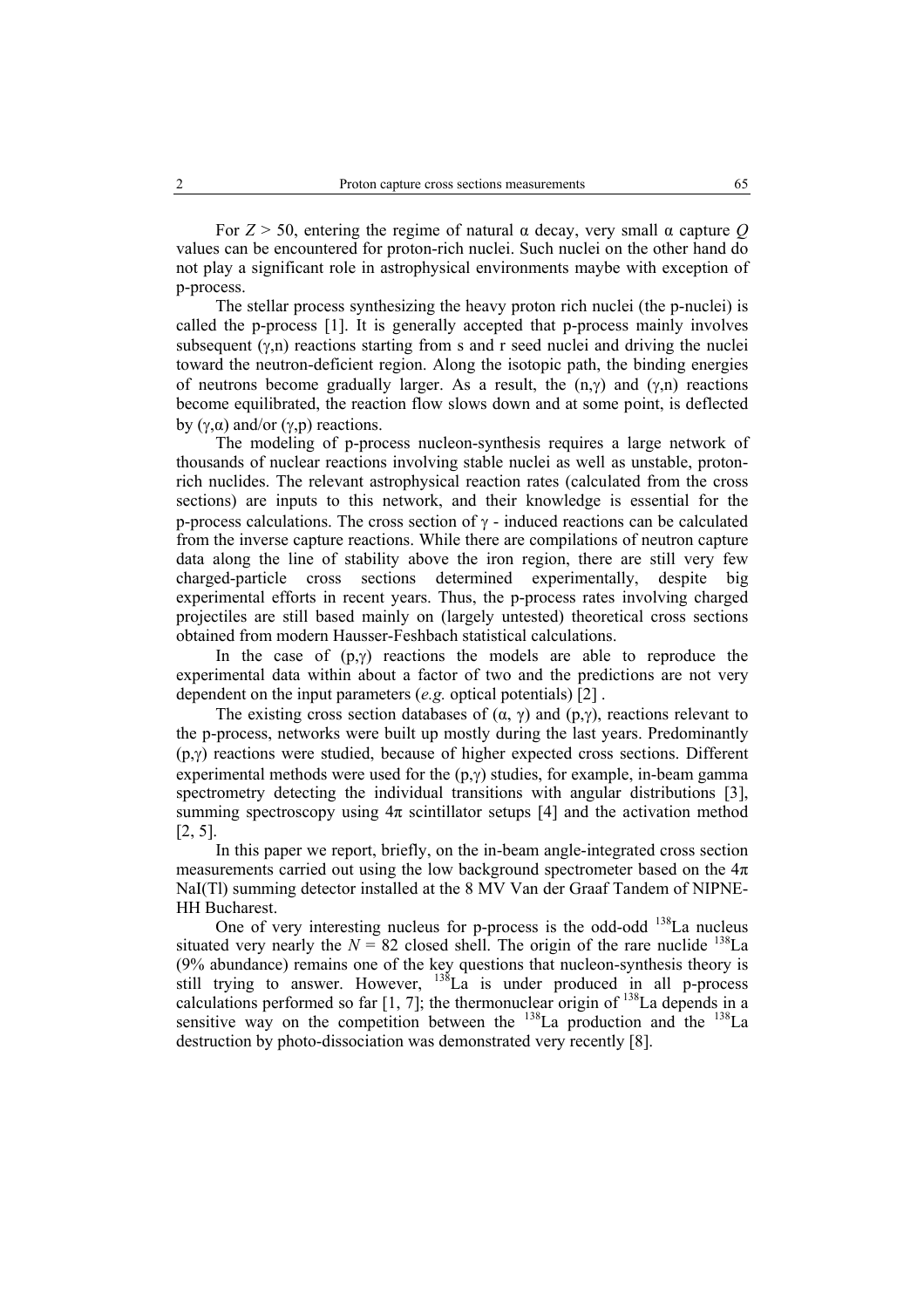Therefore the primary aim of the present study is to extend the existing experimental databases to the p-process by studying the  $^{139}$ La + p and  $^{141}$ Pr + p systems which involve nuclei with  $N = 82$ . The cross sections of the <sup>139</sup>La(p,  $\gamma$ )<sup>140</sup>Ce and <sup>141</sup>Pr  $(p, \gamma)$ <sup>142</sup>Nd reactions were measured and the results are compared model calculations implemented with the available predictions of statistical model NON-SMOKER code [9].

# **2. EXPERIMENTAL EQUIPMENT AND PROCEDURES**

# 2.1. SETUP AND TARGETS

The experiments were carried out at the 8 MV Van de Graaf Tandem of NIPNE-HH Bucharest. The <sup>139</sup>La  $(p,\gamma)^{140}$ Ce ( $Q = 8.14$  MeV) and <sup>141</sup>Pr  $(p,\gamma)^{142}$ Nd  $(Q = 7.22 \text{ MeV})$  reactions were measured over a range of incident proton energies from 2.0 to 5.0 MeV. The incident proton energies were varied in 500 keV steps with a typical beam current on target of 10–50 nA. In order to keep the dead time below 10%, especially at  $E_P \geq 3.0$  MeV, it was needed to perform data acquisition with beam currents of less than 10 nA.

The beam stop targets with thickness of 100–400  $\mu$ g/cm<sup>2</sup>onto 50  $\mu$  thick tantalum backings were prepared by evaporating of lanthanum and praseodymium oxides using the laser abrasion procedure leading to their decomposition and transforming in metallic targets confirmed by standard colors. The targets were checked frequently and were found to be stable during the course of experiment. The experimental setup is shown in Fig. 1.

A minimum amount of material was used in the construction of target chamber and target holder in order to reduce absorption of Γ-rays. The beam collimating system consists from two collimators on which the proton beam passes through them and is focused onto a spot of about 3 mm diameter. The distance of the target from the first and second collimator was 50 cm and 45 cm, respectively. The first collimator is a Ta plate with a hole of 3mm diameter whereas the second Ta plate (anti-scattering) has an Ø4 mm hole. The target holder is placed at the end of the stainless steel tube that was sealed with a Plexiglas plug of cylindrical shape. The target is situated in front of the Plexiglas plug and a Ta rectangular Faraday cup  $(20\times20\times20$  mm) collecting the proton beam charge. A guard ring with a rectangular whole (20×20 mm) is connected at negative voltage. The target, the Faraday cup, the guard ring and the collimators are electrically insulated from the beam line with Plexiglas mounting devices. During all experiments a voltage of –300 V was applied in the guard ring in order to suppress the secondary electrons escaping from the Faraday cup at steep angles and to prevent the electrons carried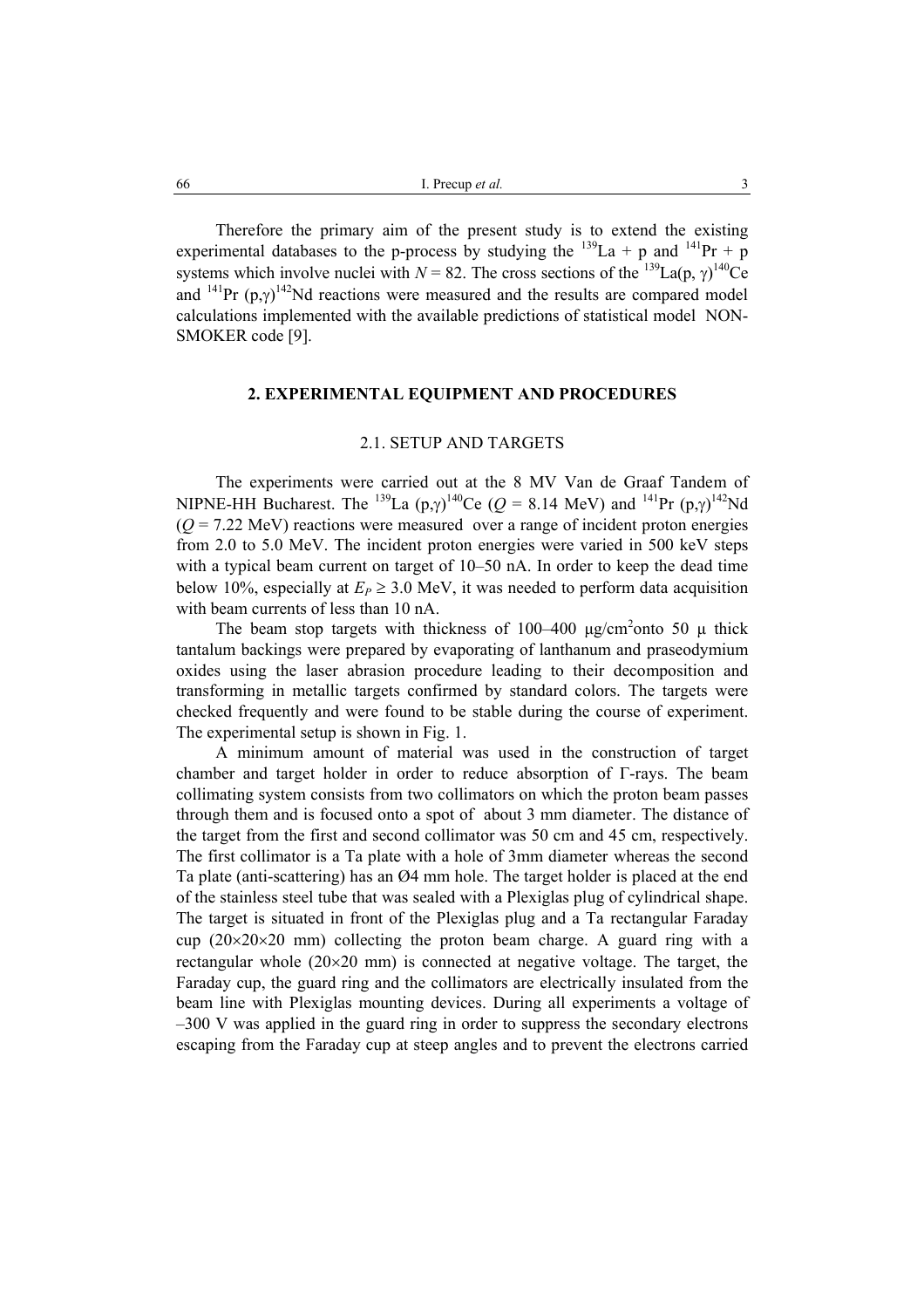by the beam from reaching the target. The integrated beam current incident upon the Faraday cup was measured at regular intervals to determine its degree of variation during the irradiation. Its value was stable to within 3% over the duration of each irradiation. Current measurements taken from these confirmed an excellent beam quality. The pressure in tube of the target was about  $1\times10^{-6}$  Torr.





# 2.2. LOW-BACKGROUND SPECTROMETER USING NaI(TI) DETECTORS

The search of very rare nuclear events, such as high energy gamma-rays resulted from proton capture reactions ask for a detection system having the lowest possible limit of detection. This latter depends mainly on its background, *e.g.* on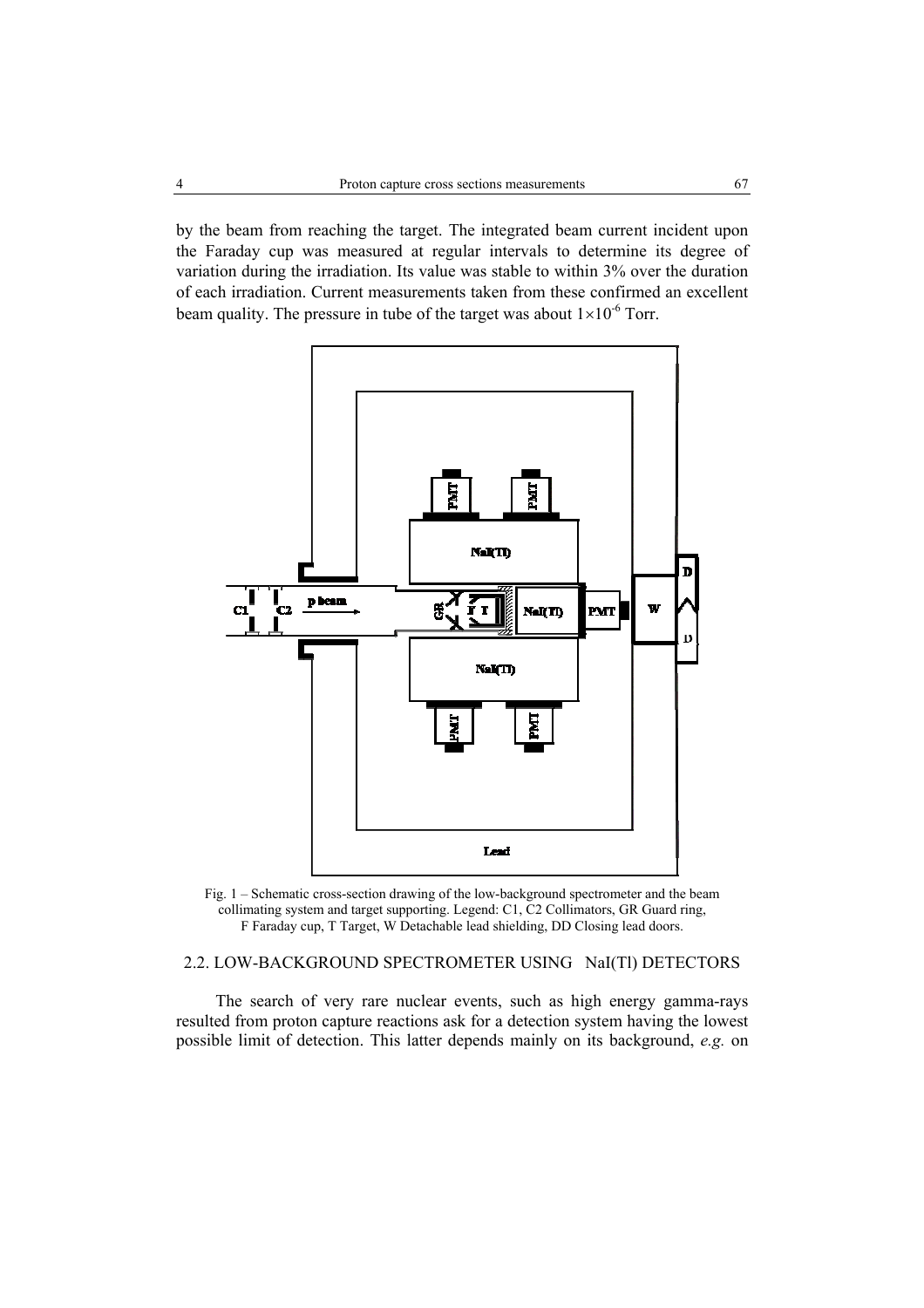the signal observed in absence of the event to be detected. It is thus important to keep the background as low as achievable. When the source activity is small, it is needed to shield the spectrometer from the natural radioactive background originating from cosmic rays, the uranium and thorium series and  $40K$ . Therefore, it is important to understand the nature of the  $\Gamma$ -ray background in detector spectra and to investigate possibilities for reducing the background further. In order to obtain further improvement it is necessary to identify the background contribution from each remaining source and find means to eliminate it.

In the case of sodium iodide detectors this background is due to:

– radioactive materials in the detector,

– radioactivity from shielding the materials and the hardware within the shields,

– radioactive penetration of the shields from outside,

– radon inside the shields,

– effects due to the cosmic radiation.

A special attention is paid by the suppliers to reduce the intrinsic detector activity. So, the standard materials would be aluminum for housing and Pyrex glass for the windows and standard PMTs. Because of the applications, these detectors are used in often required low intrinsic detector activity, special materials can be chosen such as stainless steel or OFHC cooper for the housing, quartz windows and PMTs selected for low <sup>40</sup>K (a typical contaminant in the PMTs glass envelope).

Most of the natural background spectrum observed by a spectrometer originates from the uranium and thorium series and from  $40K$ . These radioactive elements are from almost every material in our environment in a typical 20  $\mu$ R/h and integrated count rate of 100 c/s for the energy range 50 to 3 000 keV. A shield surrounding the detector can therefore remove a large fraction of the background, this rendering the contribution to other components relative more important. A 100 mm Pb shield will reduce the above count rate to less 1 c/s. Because that the NaI spectrometers are most efficient at low energies and because the shield material will convert high energy photons to lower energies by Compton scattering and pair production. The count rate reduction factor due to the shield depends on spectrometer size and radiation energy. In general, the individual spectrum lines at energies below 1MeV are attenuated by many factors than the continuum while at higher energies (1 to 5 MeV) corresponding to the absorption minimum in materials, the lines and continuum are reduced by similar amounts. The full effect of a shield in reducing the natural background is almost never realized because of shield cracks and the ducts necessary to operate a spectrometer inside.

The Radon noble gas is a decay product and together with its daughters can contribute to the activity inside a shield. To reduce the radon source, the shield needs flushing with the radon free gas after sealing. The radon activity varies with ventilation and weather.

Cosmic radiation consists of a nucleonic component, a soft component consisting mainly of photons and electrons and a hard muon component [32]. The soft component is reduced by a small amount of 100 mm lead shielding. The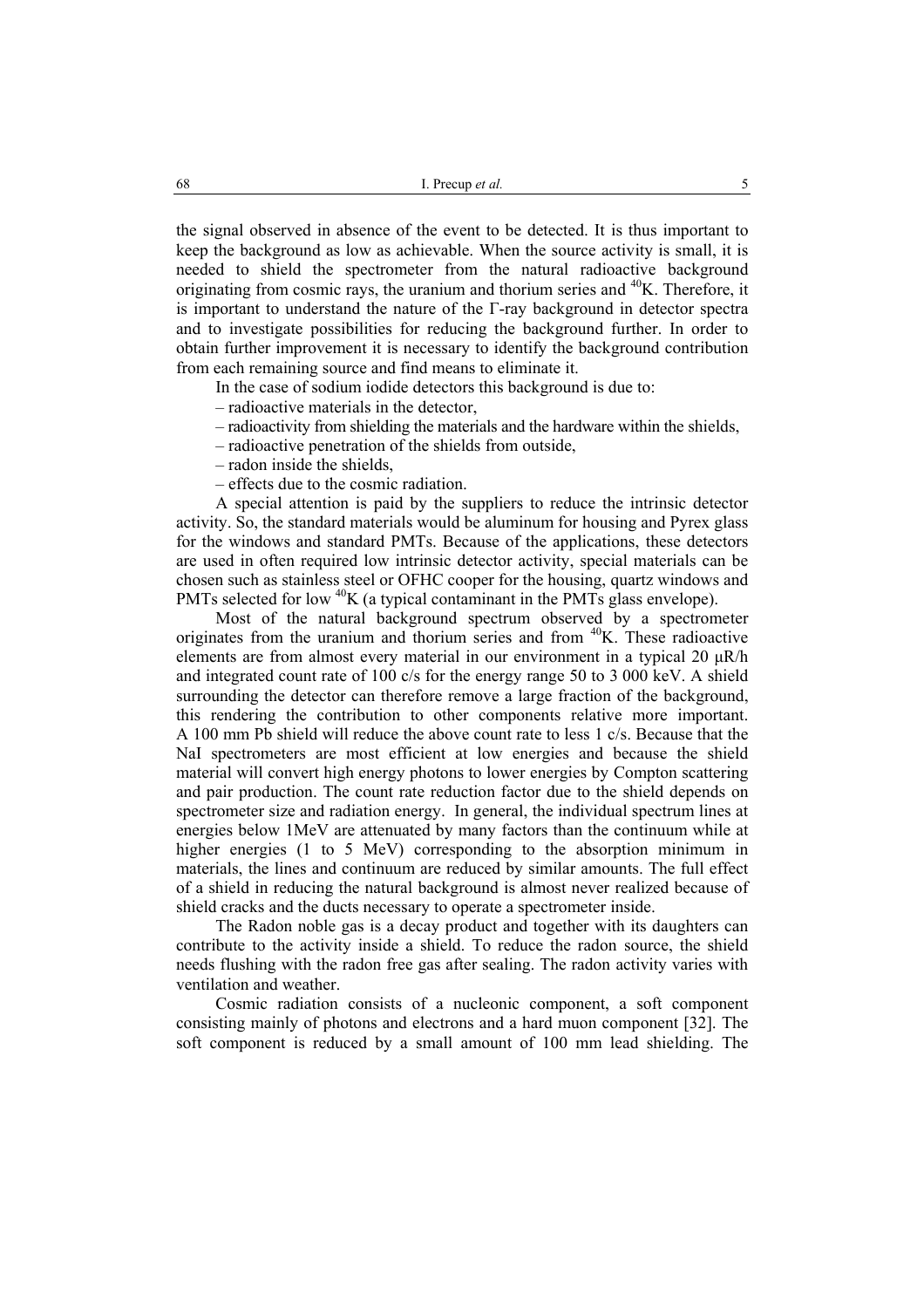nucleonic component is only a few percent of the total. The lead shield has a small effect on this component; 0.20m of concrete reduces it of 16 times. A 100 mm lead shield reduces the hard component very little. The average muon intensity at sea level is  $120 / m^2$ s [33]. The muons can also interact with the shield and detector materials to produce thermal neutrons and activated isotopes. The large effect is seen from lead spallation neutrons. An iron shield generates fewer neutrons but needs to be more massive to achieve the same shielding factor for natural background.

Fluorescent X-rays are generated by the interaction of cosmic rays and natural radiation with shield and the detector assembly. The main lead KX-ray series lies between 72 and 82 keV, while those of iron are at 6.40 keV and 7.06 keV. The standard method of reduction is to use a graded shield linear composed of materials of successively lower atomic number. This method is however not effective for muonic X -rays (6 000 keV for lead, 1 260 keV for iron). Fortunately, the intensity of these is low. Several methods with large anticoincidence shields have been used to minimise cosmic-ray effects and reduce Compton interference. Possible sources of Γ-ray background are extensively discussed in Refs. [6].

These aspects were taken in account to design a low-background spectrometer for measuring singles gamma-ray spectra resulted from proton capture reactions.

The gamma-ray spectra were measured using the low-background spectrometer based on the large  $4\pi$  NaI(Tl) summing detector installed on the beam line (Fig. 1). The summing detector is placed inside of a lead rectangular castle (85 cm  $\times$  56 cm  $\times$  55 cm) as passive shielding with lateral thickness of 7.5 cm lead; the lead walls situated above and below the NaI detectors have at an increased thickness at 10cm of lead in order to reduce the cosmic background. The chamber of castle is lined with graded linear shield of 6 mm Cooper and 2 mm Al for reducing the fluorescent X-rays produced by cosmic rays in castle materials, especially on lead passive shielding (Figs. 2–4).

This detector consists of a 12 inch  $\times$  12 inch NaI(Tl) (9HSW9/(8) 3AL BICRON) mono-crystal of cylindrical shape with a radial through hole  $(\emptyset = 83$ mm) coinciding with the beam axis. This detector consists of two scintillation crystals of cylindrical shape; each crystal is segmented into four optically separated sections, each viewed by a photomultiplier tube. An extra 3inch ×3inch NaI(Tl) is placed behind the target, closing the through hole of the annulus detector as sketched in Fig. 1.

The 3 segmented NaI(Tl) was used as a single detector with the photomultiplier signals connected in parallel. The summed signal was passed through a spectroscopic preamplifier homemade and after gain matched, continues passing through a spectroscopic amplifier with a shaping time of 4µs, enters into ADC module. The target is placed at the centre of the crystal, which covers a solid angle of 98%.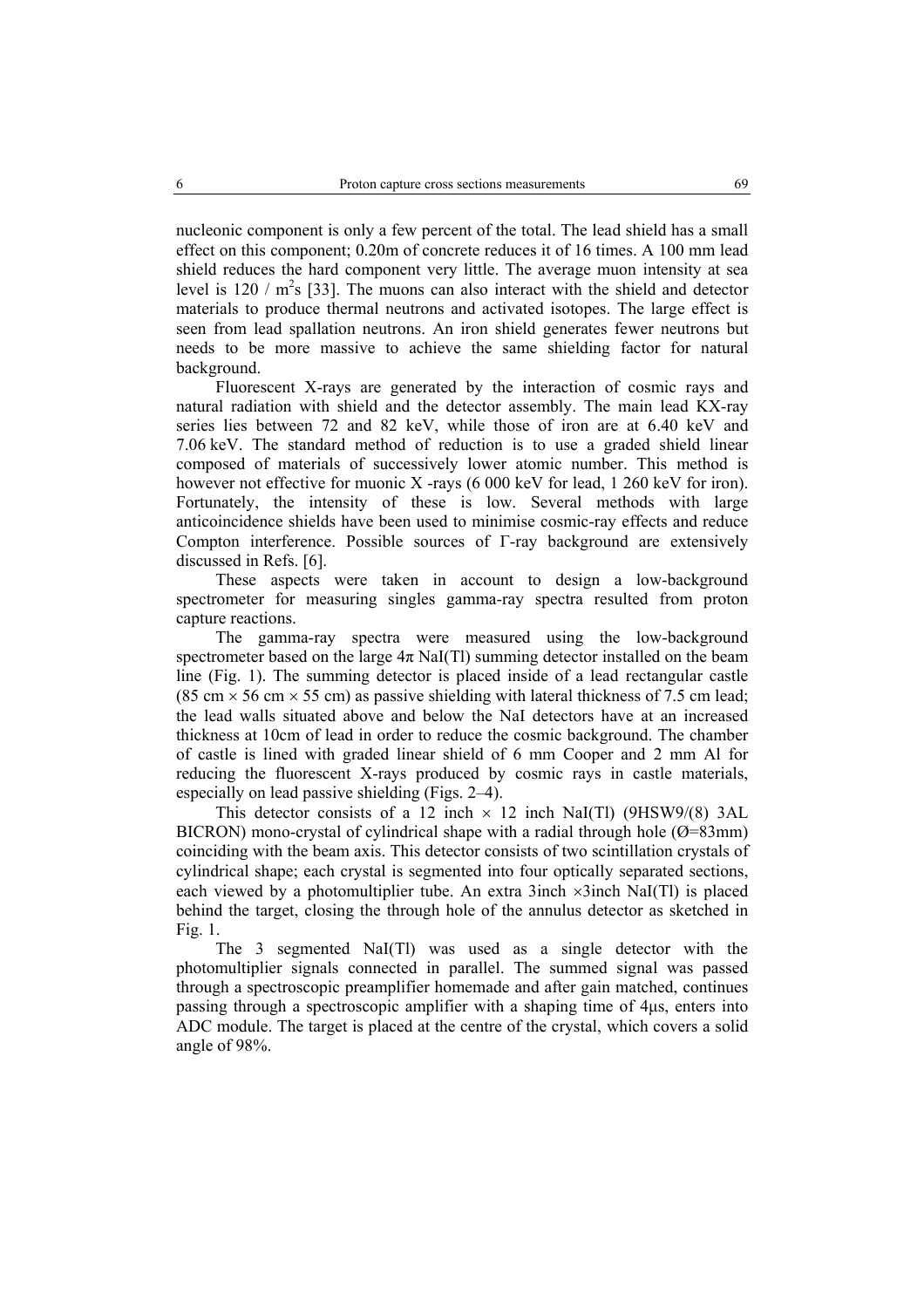

Fig. 2 – Front view of the low-background spectrometer.



Fig. 3 – Back view of the low-background spectrometer showing the  $4\pi$  NaI(Tl) summing detector and the plexiglass plug for target supporting.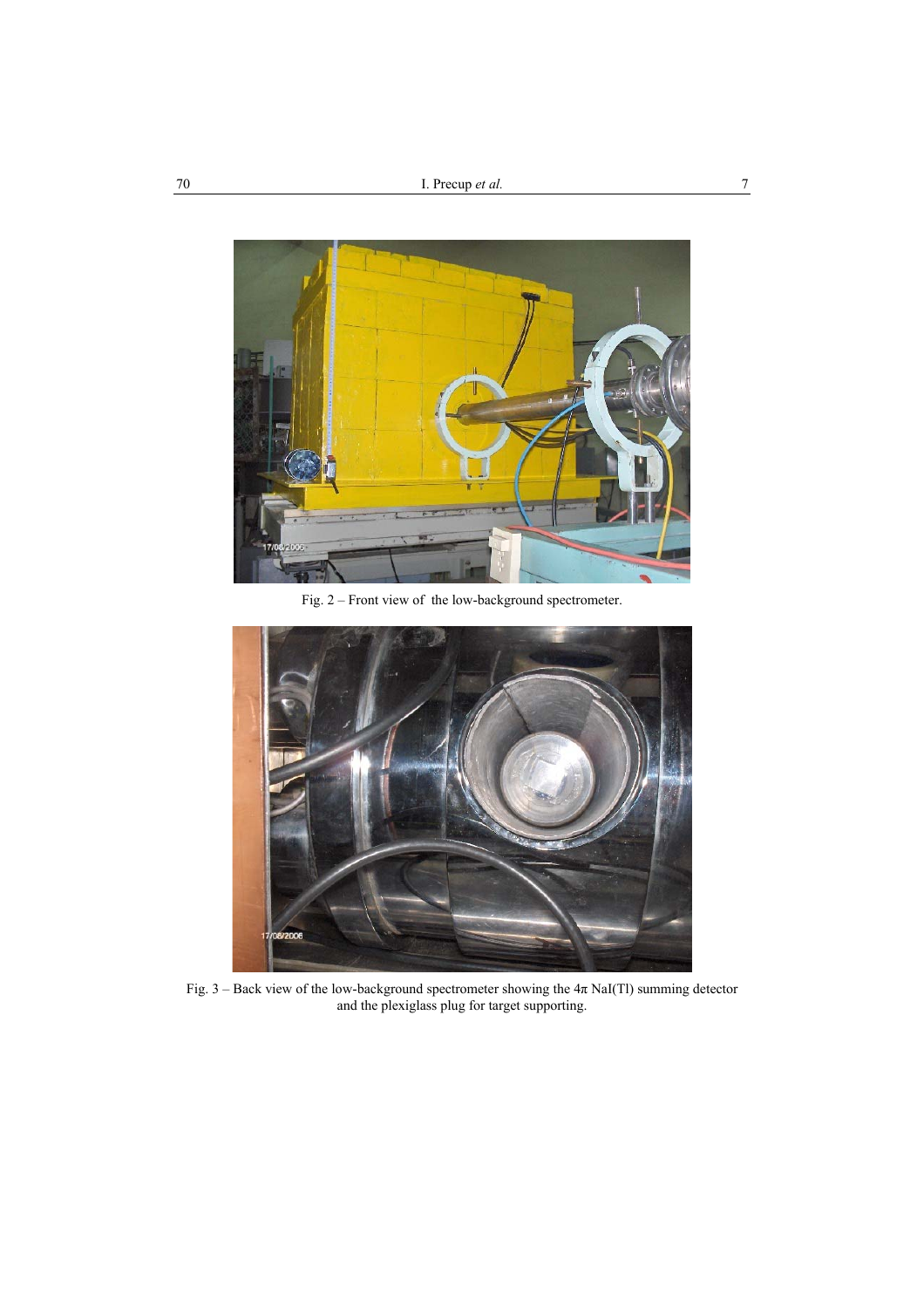

Fig. 4 – Back view of the low-background spectrometer showing the Ge(Li) measuring the background inside of lead castle.

The main advantage of using such a *summing* detector is that the response of the NaI(Tl) crystal leads predominantly to a single peak called *sum peak,* at the sum of the energies of the cascading transitions, *i.e.* at  $E^{\gamma} = Q + E_{cm}$ , where Q is the *Q*-value of the reaction and *E*cm is the center-of-mass projectile energy. Due to the almost  $4\pi$  geometry covered by the detector, angle-integrated  $\gamma$  fluxes can be measured. Thus, corrections for angular distribution effects are not necessary. The "ideal" picture of having just one peak is not achieved in "real" experiments where the spectra also include some Compton continuum, since some photons escape from the NaI(Tl) crystal mainly through its borehole and also other photons are coming from cosmic background not completely suppressed by the castle shielding.

Finally, the background in spectrometer can be substantially reduced but the presence of cosmic background remains to be taken in consideration in the data processing. As is shown in the summed background spectrum (Fig. 5) proves that the shield material converts high energy photons to lower energies by Compton scattering and pair production. The first preeminent peak of 1 260 keV is due to the fluorescent muonic X-rays produced in the structural iron materials by muons from cosmic rays.

The  $\gamma$ -single spectra measured with the summing detector include not only  $\gamma$ rays from our reactions, but also  $\Gamma$  rays arising from the Ta backing as well as cosmic background above mentioned (Figs. 6, 7). The spectra were subtracted for backings and cosmic residual background resulting thus difference spectra.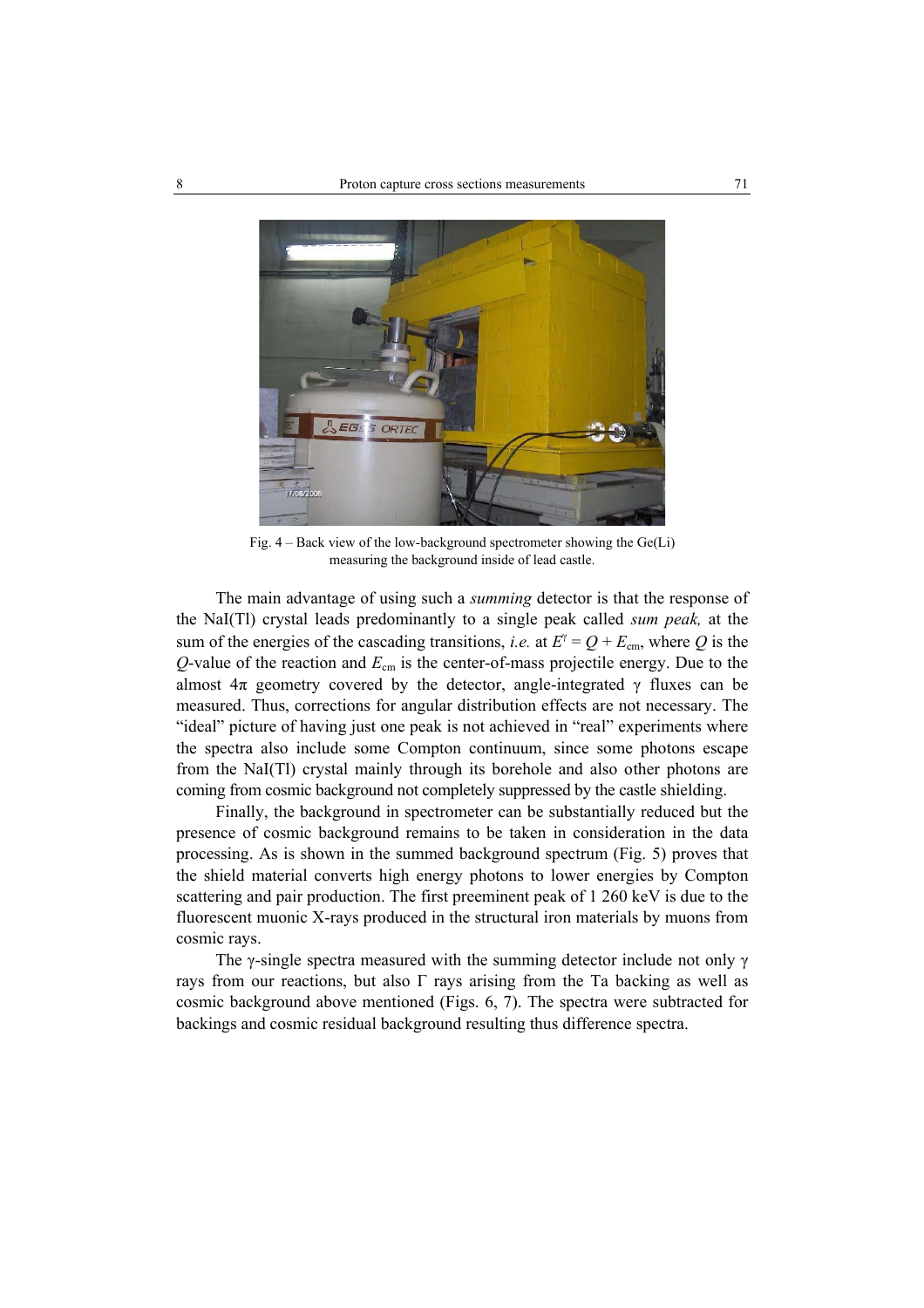

Fig. 5 – Experimental energy spectrum deposited by cosmic muons in the two arms of the  $4\pi$ NaI(TI) summing detector. The preeminent peak viewed in spectrum is due to muonic X-ray of Iron  $(1 260 \text{ keV})$ .



Fig. 6 – Gamma-ray spectrum measured at  $E_p$  = 3 MeV for Lanthanum target. The results of the present work have been derived from the analysis of difference spectra.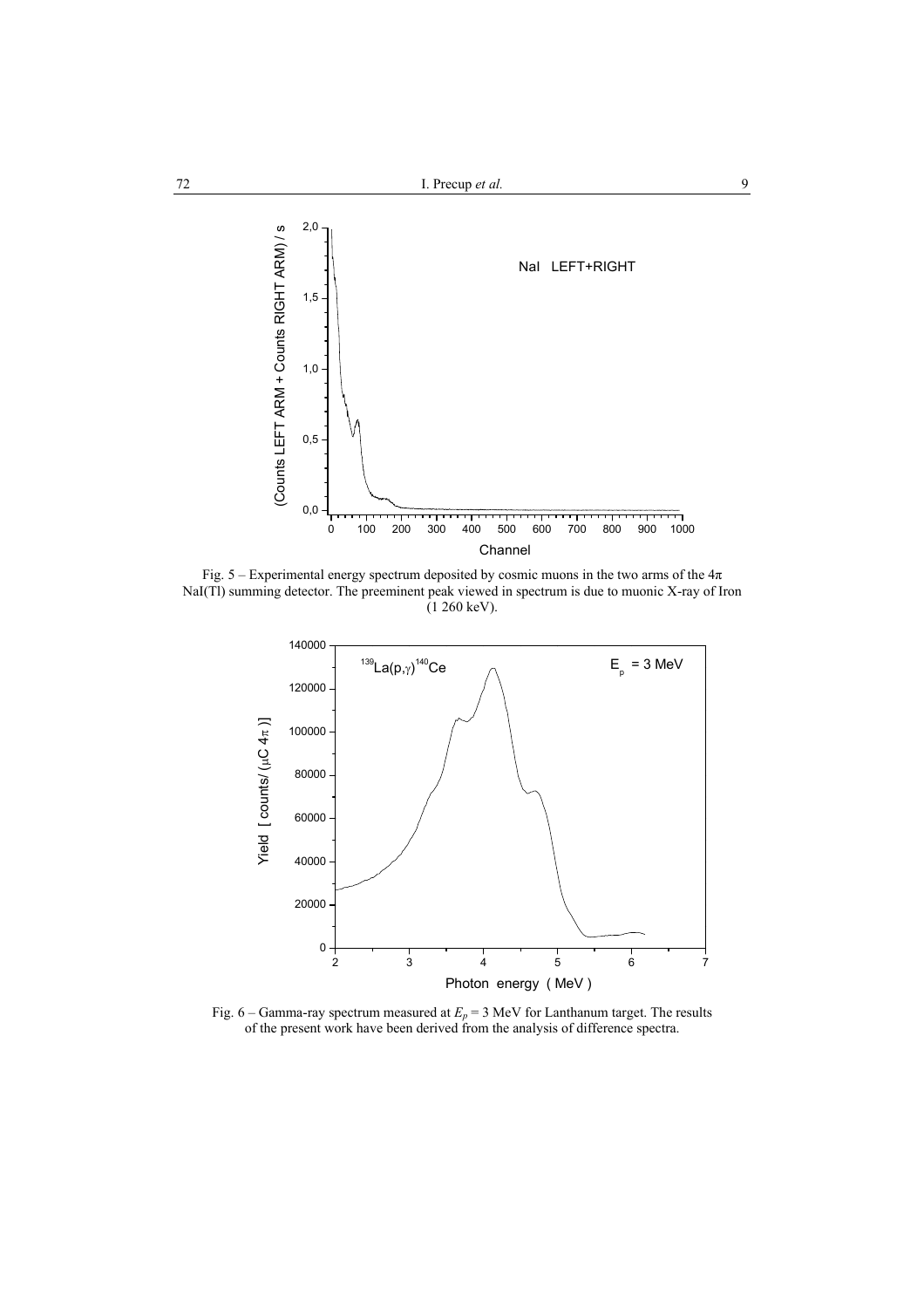

Fig. 7 – Gamma-ray spectrum measured at  $E_p = 3$  MeV for Praseodymium target. The results of the present work have been derived from the analysis of difference spectra.

#### **3. DATA ANALYSIS AND RESULTS**

When the <sup>140</sup>Ce and <sup>142</sup>Nd nuclei are excited in the  $(p, \gamma)$  reactions, the absolute yield of all the γ transitions feeding their ground state are derived and thus have to be measured. The excited states of above mentioned nuclei can be populated by γ transitions de-exciting higher lying discrete levels (*secondary γ rays* or *cascade feeding*) as well as entry state (*primary Γ rays* or *direct feeding*). The entry state has an excitation energy of  $E_X = Q + E_{cm}$ , so more  $\gamma_0$  transitions to ground state can be present in spectra. At such high excitation energies  $(E_X \ge Q = 8.14$  MeV and 5.226 MeV for <sup>140</sup>Ce and <sup>142</sup>Nd nuclei, respectively) the level densities of the produced compound nucleus is very high, i.e., the average spacing between the excited levels are less than some hundred of eV. Due to the thickness of target (tens of keV) and the beam energy spread is much smaller (1- 3keV), the  $\gamma_0$  transition is the result of the decay of all entry states populated by reactions to the ground states.

In order to obtain the total cross section  $\sigma_T$ , the absolute yield  $Y_0$ , i.e., the absolute number of all photons emitted by the  $^{139}La(p,\gamma)^{140}Ce$  and  $^{141}Pr(p,\gamma)^{142}Nd$ reactions, has to be determined.

The absolute yield  $Y_0$  is given by:

$$
Y_0 = \frac{\Phi}{Q} \cdot \frac{1}{s},\tag{1}
$$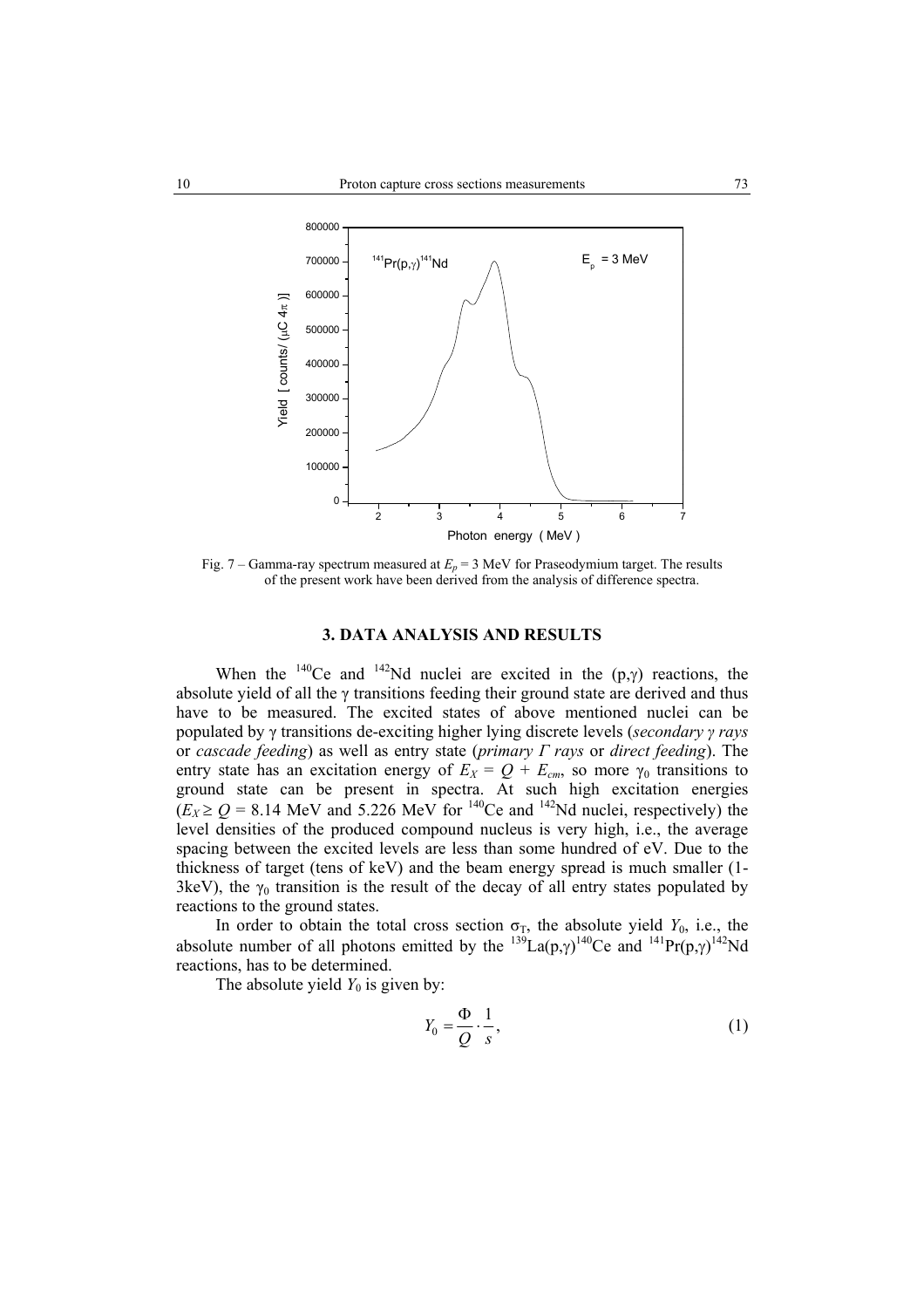where  $\Phi$  is the angle-integrated Γ-ray flux measured at energy *E*, *Q* is the corresponding accumulated charge and **ε** is absolute efficiency of the detector. The experimental yields  $Y_{\text{exp}} = \Phi / Q$  were obtained from the "difference" spectra described in Section II, whereas the absolute efficiency ε was obtained by the procedure described in the following.

The absolute efficiency **ε** of summing detector has been determined with the radioactive sources ( $^{133}$ Ba,  $^{137}$ Cs,  $^{60}$ Co,  $^{152}$ Eu and  $^{56}$ Co) as by means of the reactions investigated as followings: <sup>27</sup>Al(p, $\gamma$ )<sup>30</sup>Si at  $E_p = 2.0$  MeV, <sup>10</sup>B(p, $\gamma$ )<sup>11</sup>C and <sup>39</sup>K( p, $\gamma$ )<sup>40</sup>Ca at  $E_p = 2.2$  MeV. These reactions provide  $\gamma$  rays of up to 11.7 MeV with very well known intensities, from resonances that have been extensively investigated. The corresponding absolute efficiencies **ε** has been used to obtain the absolute yields defined in Eq. (1). A correction was applied to experimental yields due to presence of 138La in the natural composition of Lanthanum.

The total cross section  $\sigma_T$  is obtained from

$$
\sigma_T = Y_0 \frac{A}{A_n} \cdot \frac{1}{\xi},\tag{2}
$$

where *A* is the atomic weight of the target in a.m.u.,  $N_A$  is the Avogadro number, and  $\xi$  is the target thickness. The resulting total cross sections  $\sigma_T$  at the center-ofmass energy are given for the two reactions are given in Table 1. The total errors in cross sections given in Table 1 are the order of 9–12 % except for those of in the lowest energies being in the range of 15–20 %.

#### *Table 1*

Total cross sections ( $\sigma_T$ ) of <sup>139</sup>La(p, $\gamma$ )<sup>140</sup>Ce (a) and <sup>141</sup>Pr (p, $\gamma$ )<sup>142</sup>Nd (b) reactions measured in the present work, where  $E_{cm}$  is the center-of-mass energy

| $E^{\rm cm}$<br>MeV] | $\sigma$ <sub>T</sub> [nb]<br>(a) | $\sigma$ <sub>T</sub> [nb]<br><sub>n</sub> |
|----------------------|-----------------------------------|--------------------------------------------|
| 1.985                | $4\pm1$                           | $2.20 \pm 0.04$                            |
| 2.482                | $82 \pm 13$                       | $27\pm5$                                   |
| 2.978                | $240\pm35$                        | $512\pm 61$                                |
| 3.474                | $3648\pm391$                      | $15820 \pm 1742$                           |
| 3.971                | $8724 \pm 862$                    | $85325 \pm 8533$                           |
| 4.467                | $17563 \pm 1754$                  | 165832±16586                               |
| 4.964                | $37427 \pm 3370$                  | 253416±22807                               |

The total cross sections  $\sigma_T$  at the center-of-mass energy can be used for calculations of the corresponding astrophysical *S* factors by

$$
S(E) = \sigma_{\text{T}}(E) E e^{2\pi \eta}, \tag{3}
$$

where η is the Sommerfeld parameter [11] defined by

$$
2\pi \eta = 31.29 Z_1 Z_2 \left(\frac{\mu}{E}\right)^{1/2}.
$$
 (4)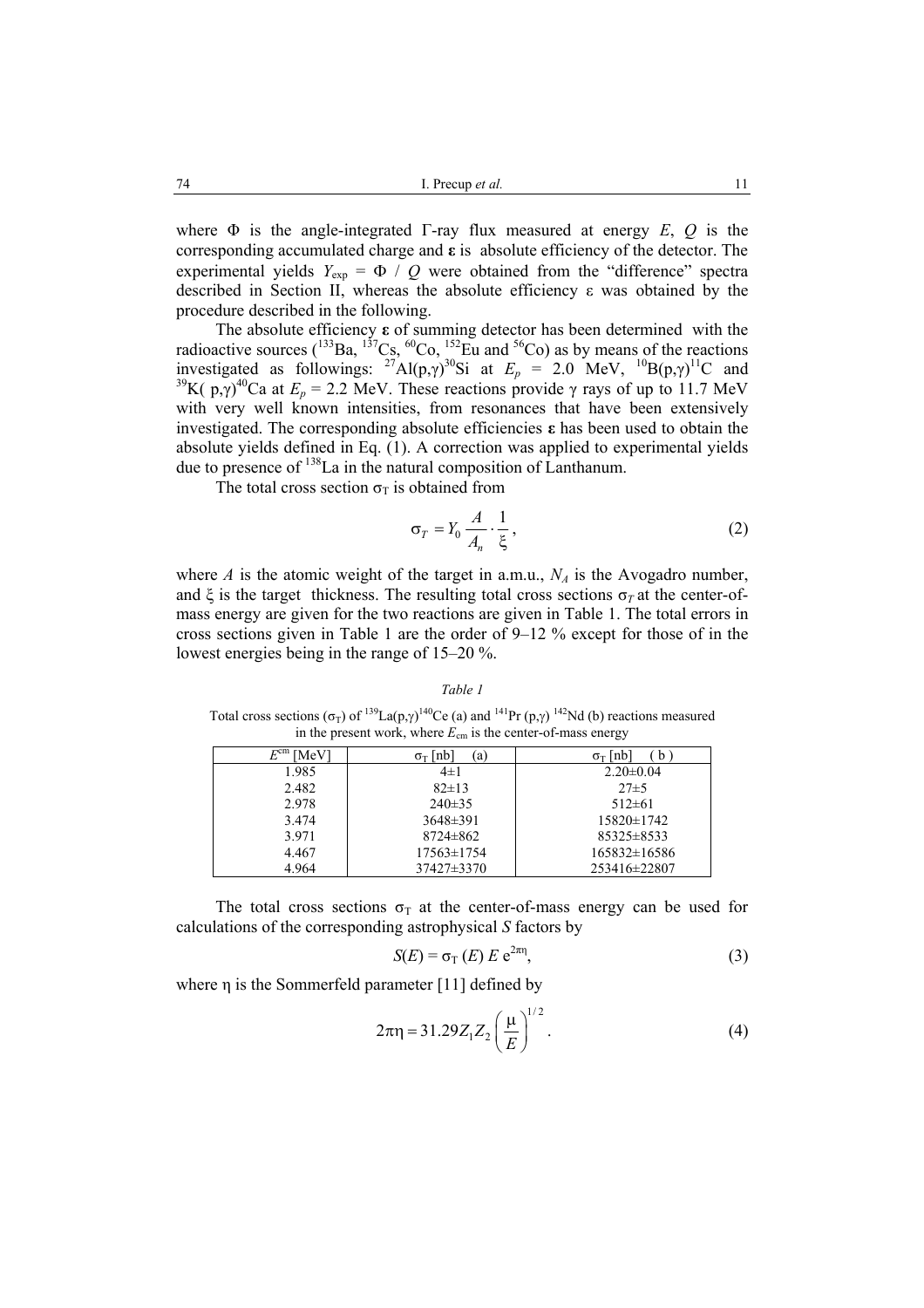In the last equation, the reduced mass  $\mu$  is in a.m.u. and the center-of-mass *E* is in units of keV, so that *S* factor are in keV.

The energies given in the first column of Table 1are effective energies in the center-of-mass system. They were determined by using appropriate stopping powers [12] by:

$$
E_{\text{eff}} = E_p - \frac{\Delta E_Y}{2}.\tag{5}
$$

where  $E_p$  is the beam energy and  $\Delta E_Y$  are the energy losses in the target material.

### **4. DISCUSSION**

The main goal of the present work is to investigate the validity of the different nuclear parameters of the Hauser-Feshbach (HF) calculations. In the HF theory, the cross section for the decay of a compound nucleus into one of the exit channels is given by:

$$
\sigma_{\alpha\beta} = \pi \lambda_{\alpha}^2 \frac{1}{(2I+1)(2i+1)} \sum J^{\pi} (2J+1) \frac{T_{\alpha}^{J^{\pi}} T_{\beta}^{J^{\pi}}}{\sum_{\alpha} T_{\alpha}^{\pi}}, \qquad (6)
$$

where α, β denote the entrance and exit channels respectively, and *I*, *i* are the target and projectile spins, respectively.  $T_{\beta}^{j\pi}$  are the transmission coefficients summed over all orbital and channels spins to give the total transmission coefficient for the formation of the compound nucleus in the state  $J^{\pi}$ . When the compound nucleus is excited to state in the continuum, the transmission coefficients in Eq.(6) are averaged over a specified nuclear level density. For example, the denominator in Eq.  $(6)$  is given by:

$$
\sum_{\alpha} T_{\alpha}^{J^{\pi}} = \sum_{\alpha} T_{\alpha}^{J^{\pi}} + \sum_{I\alpha} \int \omega_1(U) T_{\alpha}^{J^{\pi}} E_{\alpha} dE_{\alpha}, \qquad (7)
$$

where  $\omega_{I}(U)$  is the density of levels of spin *I* in the residual nucleus. The  $\Sigma$ ' indicates that the sum is taken over only those channels leading to the first few discrete levels in the residual nucleus; all other channels are included in the integrals over the excitation energy  $E_a$  of the residual nucleus.

Apart from the *Q* values of the decay channels, the other main nuclear properties, the HF cross section depends on the transmission coefficients for particle and the nuclear level densities of the compound and residual nuclei in different decay channels. For the sake of nucleon-synthesis applications, one needs to develop global models that would enable the evaluation of these properties for the thousands of nuclei and nuclear reactions involved in a most reliable way. For this purpose, there exist global phenomenological models of nuclear level densities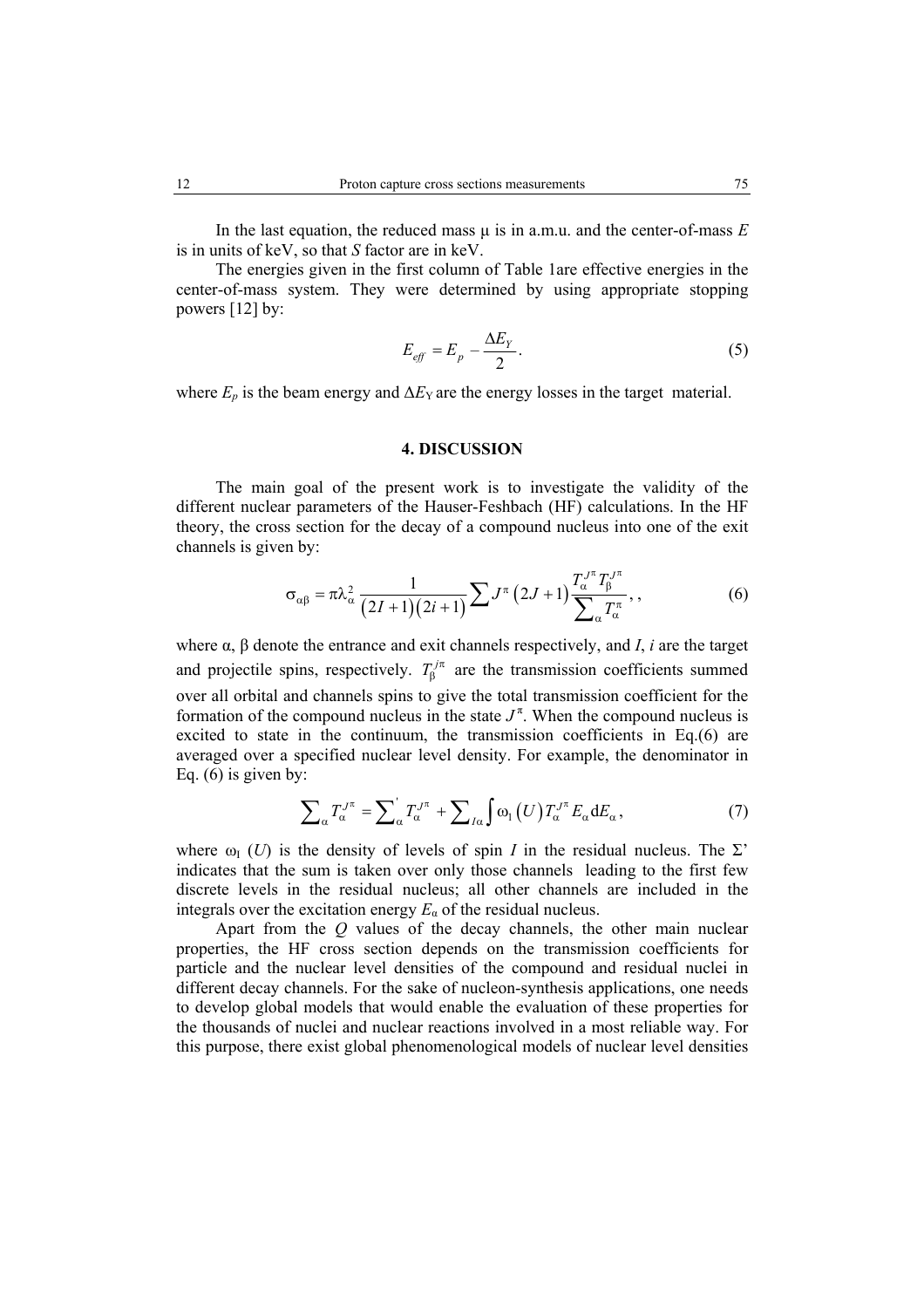based on the Fermi gas model description of the excited nucleus, and also microscopic models based on single-particle spectra associated with realistic effective potentials. The main advantages of these models is that they take in account the discrete structure of the nucleus and treat shell, pairing and deformation effects consistently, whereas the former models consider these effects by means of empirical corrections

In the present work, the calculations of the HF cross sections are carried out with the statistical model NON-SMOKER [9], due to the fact that the MOST code was unavailable [10]. The NON-SMOKER code based on the well-known SMOKER code [14], an improved code for the prediction of astrophysical cross sections and reaction rates in the statistical model has been developed. The current status of the new NON-SMOKER code is described in the following.

The final quantities entering in the expression for the cross section in the statistical model [13] are the averaged transmission coefficients. They do not reflect a resonance behavior but rather describe absorption via an imaginary part in the (optical) nucleon–nucleus potential [15]. In astrophysics, usually reactions induced by light projectiles (neutrons, protons,  $\alpha$ -particles) are most important. Global optical potentials are quite well defined for neutrons and protons. It was shown [14, 16, 17] that the best fit of s–wave neutron strength functions is obtained with the optical potential by [19], based on microscopic infinite nuclear matter calculations for a given density, applied with a local density approximation. It includes corrections of the imaginary part [20, 21]. A similar description is used for protons. Optical potentials for α - particles are treated in the folding approach [22], with a parameterised mass- and energy-dependence of the real volume integral [23]. The mass- and energy-dependence of the imaginary potential is parameterised according to [24] and additionally includes microscopic and deformation information [23]. Deformed nuclei are treated by an effective spherical potential of equal volume [15, 18]. For a detailed description of the formalism used to calculate E1 and M1  $\gamma$  transmission coefficients and the inclusion of width fluctuation corrections [25], see [14] and references therein.

The level density treatment has been recently improved [19]. However, the problem of the parity distribution at low energies remained. The new code includes a modified version of the description [14], accounting for non-evenly distributed parities at low energies, based on most recent findings within the framework of the shell model Monte-Carlo method [26].

Additionally, the included data set of experimental level information (excitation energies, spins, parities) has been updated [27], as well as the experimental nuclear masses [16]. These data bases are continuously updated. For theoretical masses, there is a choice between different mass models (*e.g.* by Hilf *et al.* [28], FRDM [29], ETFSI [30]), of which currently the FRDM is favored. Microscopic information needed for the calculation of level densities and  $\alpha$  + nucleus potentials are also taken from the FRDM, as well as experimentally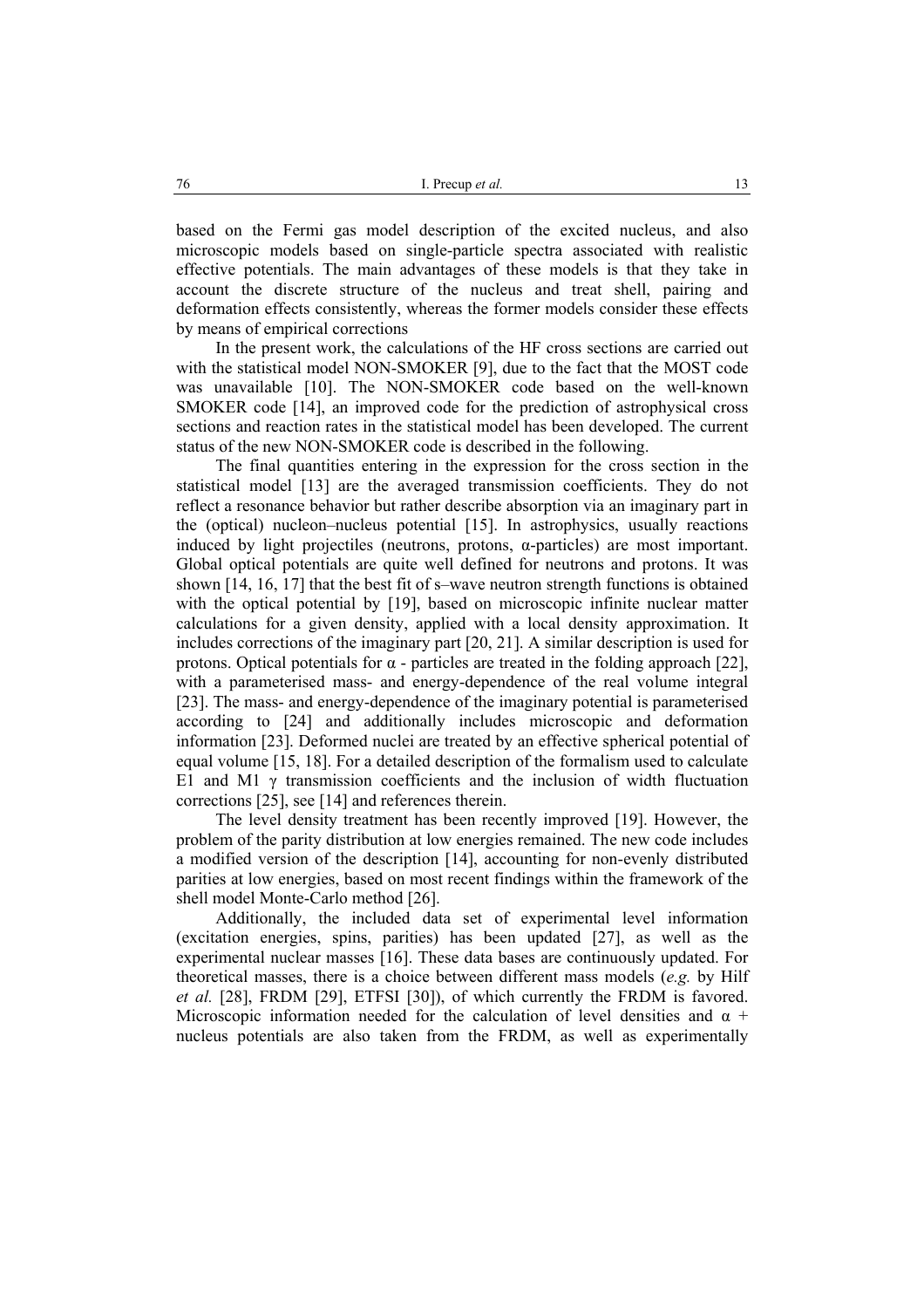unknown ground state spins [31]. Finally, isobaric analog states  $T > T < +1$ Tg.s. + 1 are explicitly considered in the new code (the Gamow window) in the calculation of the rates.

The code NON-SMOKER allows one to study isospin effects due to incomplete isospin mixing in the nuclear states. Standard Hauser-Feshbach calculations usually neglect isospin which is equivalent to assuming completely isospin-mixed states. Incomplete isospin mixing leads to a suppression of the neutron channel in proton-induced and thus to an enhancement of the  $(p, \gamma)$  cross section above the  $(p,n)$  threshold, compared to calculations with complete isospin mixing may appear when the first isobaric analog state in compound nucleus is above or closely below the neutron threshold of the compound nucleus.

More data are needed which cover a large energy interval above and below the  $(p,n)$  threshold, as the application of width fluctuation corrections also has an impact on the cross sections below the threshold.



Fig. 8 – Comparison of the cross sections (solid circles) measured for  $^{139}$ La(p, $\gamma$ )<sup>140</sup>Ce reaction in the present work with the predictions of Hausser-Feshbach theory (curve) calculated with the code NON-SMOKER [9].

The final analysis of the measured data is in progress. Figures 8 and 9 show the preliminary result with some of the measured points. The solid curves in the figures are the statistical model calculation of the NON SMOKER code using standard parameter set [9]. At this early stage of the data analysis it seems that the theory overestimates the measured data.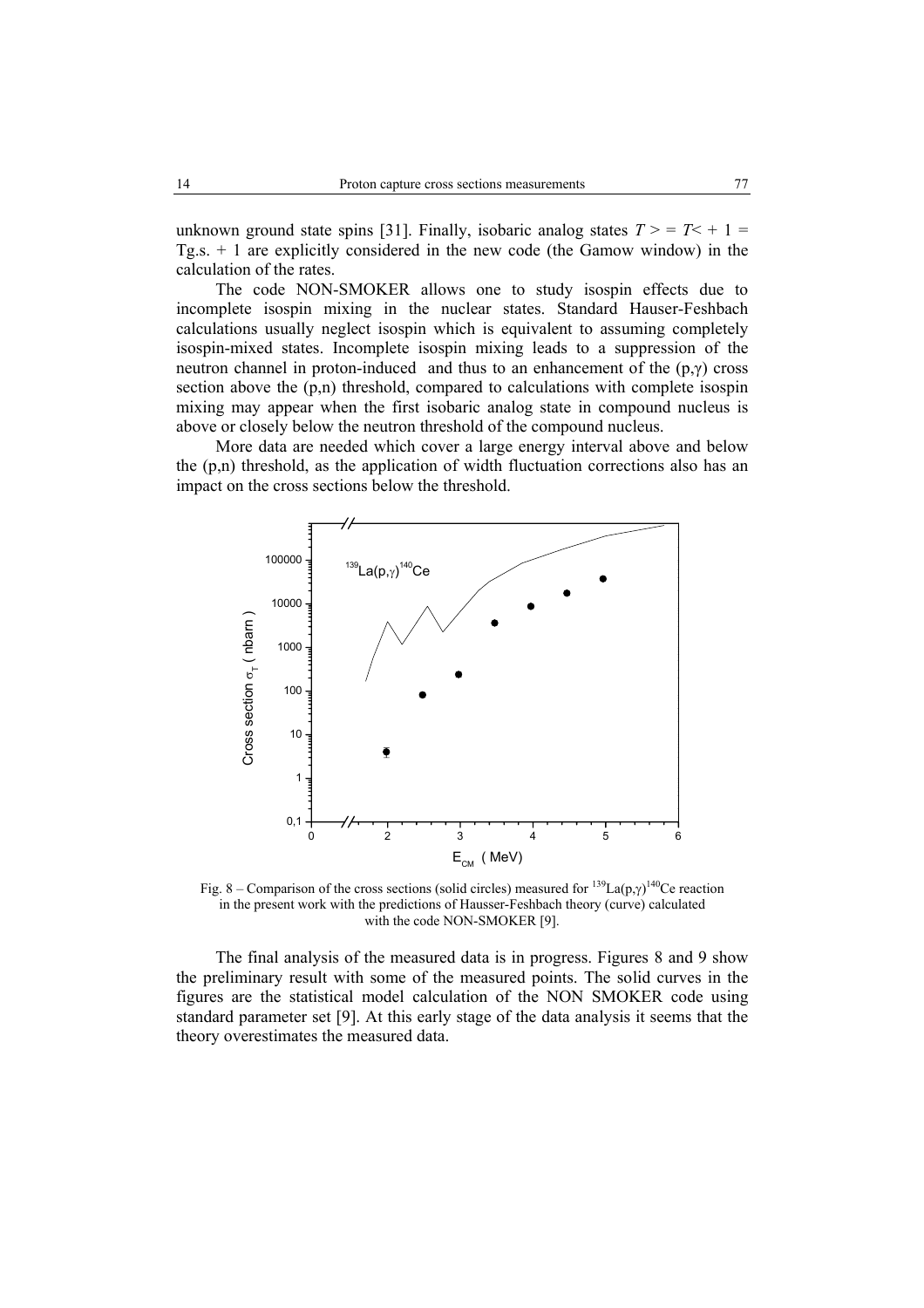

Fig. 9 – Comparison of the cross sections (solid circles) measured for  $^{141}$ Pr (p, $\gamma$ )  $^{142}$  Nd reaction in the present work with the predictions of Hausser-Feshbach theory (curve) calculated with the code NON-SMOKER [9].

# **5. CONCLUSIONS**

The cross sections of the <sup>139</sup>La(p, $\gamma$ )<sup>140</sup>Ce and <sup>141</sup>Pr (p, $\gamma$ )<sup>142</sup>Nd reactions were measured at  $E<sub>n</sub>=2-5$  MeV in steps of 0.5 MeV and were found with relative errors decreasing from 20 down to 9% with increasing beam energy. These cross sections resulting from the analysis of a part of the data which will be extended by next measurements by means of in-beam gamma spectrometry detecting the individual transitions with a Germanium detector coupled with the present  $4\pi$  NaI summing detector used as Compton suppressor.

Thus, the very precise data will allow a distinct determination of cross sections and their final analysis of deduced astrophysical *S*-factors and reaction rates can be used as to test the applicability of statistical models within p-process simulations. At this early stage of the data analysis it seems that the predictions of the statistical model code NON-SMOKER overestimate the experimental data.

In conclusion, the code NON-SMOKER makes use of the latest set of descriptions for the calculation of the nuclear properties needed to reliably predict astrophysical reaction rates, such as masses, level densities, nucleon- and α-potentials, GDR energies and widths, width fluctuation corrections, additionally, the possibility of studying isospin.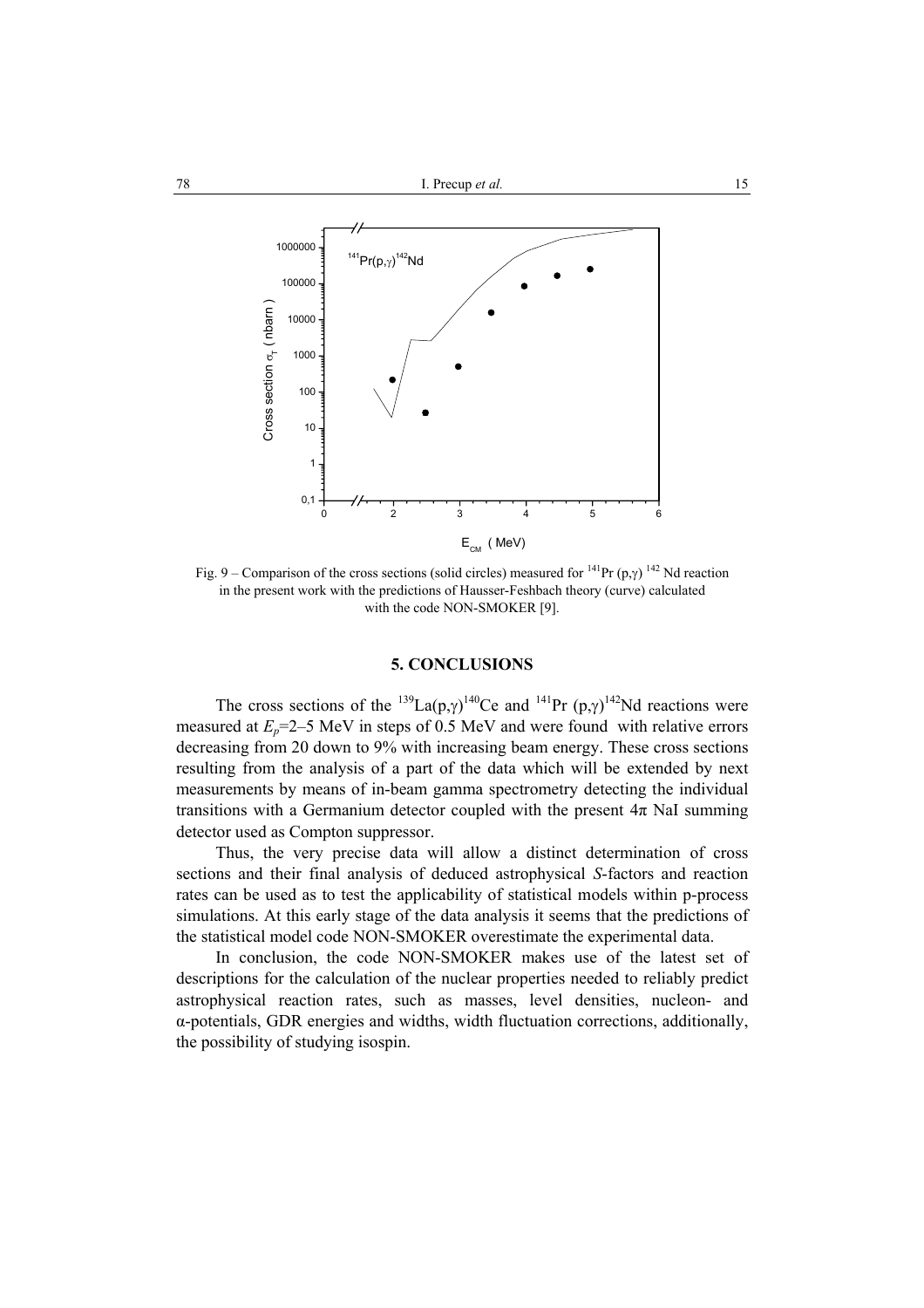Nevertheless, more experimental data are needed to check and further

improve current parameterisations. Especially investigations over a large mass range would prove useful to fill in gaps in the knowledge of the nuclear structure of many isotopes and to construct more powerful parameter systematic. Such investigations should include neutron-, proton- and α-strength functions, as well as radiative widths, and charged particle scattering and reaction cross sections for stable and unstable isotopes.

The results of the present work suggest further cross-section measurement of  $(p, \gamma)$  reactions in the  $N = 82$  mass region, in order to derive the systematic needed for a globalization of the nuclear HF calculations.

#### REFERENCES

- 1. M. Arnould and Goriely, Phys. Rep., **384**, 1 (2003).
- 2. Gy. Gyurky et al., Phys. Rev., **C68**, 055803 (2003).
- 3. S. Galanopoulos et al., Phys. Rev., **C67**, 015801 (2003).
- 4. P. Tsagari et al., Phys. Rev., **C70**, 015802 (2003).
- 5. Gy. Gyurky et al., Phys. Rev., **C64**, 065803 (2001).
- 6. G.Heusser, Ann. Rev.Nucl. Part. Sci, **45**, 543 (1995).
- 7. S. Goriely et al., Astron.Astrophys., **375**, L35 (2001).
- 8. H.Utsunomiya et al., Phys. Rev., **C74**, 025806 (2006).
- 9. T. Rauscher, F. K. Thielemann and K. L. Kratz, Phys. Rev., **C56**, 1613 (1997).
- 10. S. Goriely, in S. Wender (Ed.), Proc. *Capture Gamma-Ray Spectroscopy and Related Topics,* IOP Conference Proceedings, Vol. 529, 2000, p. 287.
- 11. E. Rolfs and W.S. C. Rodney, *Cauldrons in the Cosmos*, The University of Chicago Press, Chicago Press, Chicago, 1988.
- 12. J. F. Ziegler and J.P. Biersack, *Code SRIM, version 2000.39*, Full description given by J. F. Ziegler, J.P. Biersack and U.Littmark, in *The Stopping and Range of Ions in Solids*, Pergamon, New York, 1985.
- 13. W. Hausser and H. Feshbach, Phys. Rev., **87**, 366 (1952).
- 14. F. K. Thielemann, M. Arnould and J.W. Truran, in *Advances in Nuclear Astrophysics,* edited by E. Vangioni-Flam, J.Audouze, M. Casse, J.P. Chieze and J. Tran Thanh Van, Editions Frontieres, Gif-Sur-Yvette, 1986, p. 525.
- 15. C. Mahaux and H. A. Weidenmuller, Ann. Rev. Part. Nucl. Sci., **29**, 1 (1979).
- 16. F.K. Thielemann, J. Metzinger and H. V. Klapdor, Z. Phys., **A 309**, 30 (1983).
- 17. J. J. Cowan, F. K.Thielemann and J. W. Truran, Phys. Rep., **208**, 267 (1991).
- 18. J. P. Jeukenne, A. Lejeune and C. Mahaux, Phys. Rev., **C 16**, 804 (1977).
- 19. S. Fantoni, B. L. Friman and V. R. Pandharipande, Phys. Rev. Lett., **48**, 1089 (1981).
- 20. C. Mahaux, Phys. Rev., **C 82**, 1848 (1982).
- 21. G. R. Satchler and W. G. Love, Phys. Rep., **55**, 183 (1979).
- 22. T.Rauscher, Proc. Int. Workshop XXVI on *Gross Properties of Nuclei and Nuclear Excitations*, Hirschegg , eds. J. Wambach *et al.*, Darmstadt Gesellschaft fur Schwerionenforschung, 1998.
- 23. Brown G E and Rho M, 1981 Nucl. Phys., **A372**, 397 (1981).
- 24. J. W. Tepel, H. M. Hofmann and H. A. Weidenmuller, Phys. Lett., **49B**, 1 (1974).